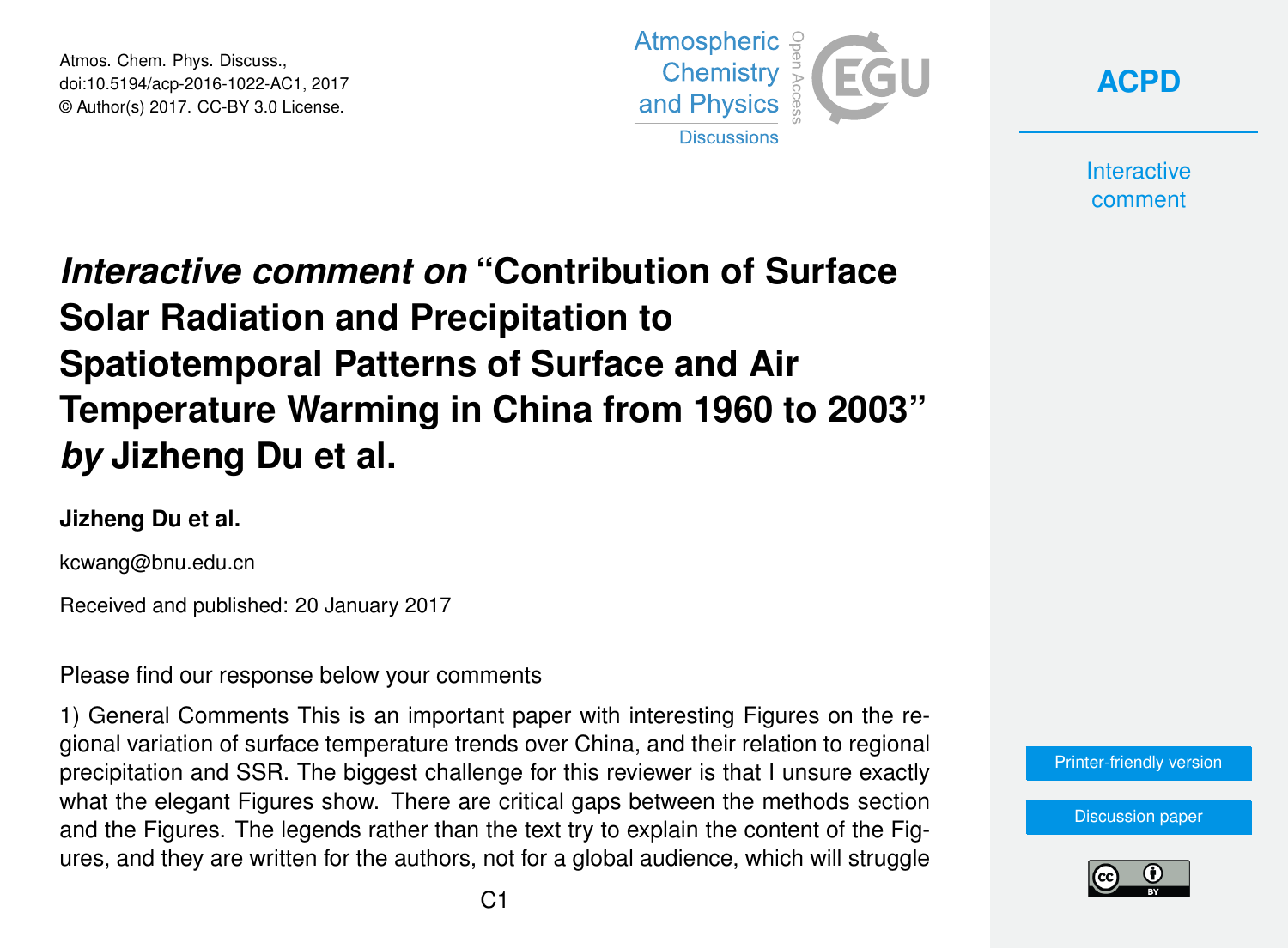to follow the missing steps in the logic. The reader cannot connect the symbols in Methods to the symbols in the Figures, and the description of the Figures.

Reply: Thank you for the high recommendation and constructive comments. We have carefully checked and revised logical structure of paper and unified the symbols for Methods and Figures. Below please find our point to point response to your comments.

2) Technical details Comments: Methods uses Traw and Tadjusted and monthly anomalies, as well as 'z' for a regression fit to monthly anomalies of T. Do all the graphs show anomalies? Which ones show Tadjusted? Which ones show regression fits 'z'?

Reply: In this study, all of trends and regression analyses are based on the monthly anomalies of temperatures (T, including Ts-max, Ts-min, Ta-max, Ta-min), surface solar radiation (Rs) and precipitation (P) during 1960-2003. We explicitly claimed in Lines 213-214: "The linear trends reported in this study were calculated by a linear regression based on monthly anomalies of T, Rs, and P" and in Lines 229-230: "The impact of Rs/P on Ts-max/Ta-max is calculated by a multiple linear regression (Roy and Haigh, 2011) from monthly anomalies.". In this revised paper, we deleted the Eqs. (1) and (3) and revised Eq. (2) into: T=SRs\*Rs+Sp\*P+c+

All the confusing symbols including Traw, Tadjusted, and 'z' were removed from the revised paper. After revision, the main manuscript and figure captions are consistent. We further revised the figure captions to make them clearer and more concise.

3) Comments: Eq (1), 2 and 5 are just textbook definitions, which are poorly defined for this specific analysis. They use 'a' and 'b' as symbols for different coefficients in 1, 2 and 5. The values for these (a, b) in this analysis may appear in later figures, but the reader has to guess how they were actually computed. Which Figures show which coefficients or adjusted variables is unclear, because they are largely labeled the same: e. g Ts-max or Ta-min, or just 'PC'.

## **[ACPD](http://www.atmos-chem-phys-discuss.net/)**

Interactive comment

[Printer-friendly version](http://www.atmos-chem-phys-discuss.net/acp-2016-1022/acp-2016-1022-AC1-print.pdf)

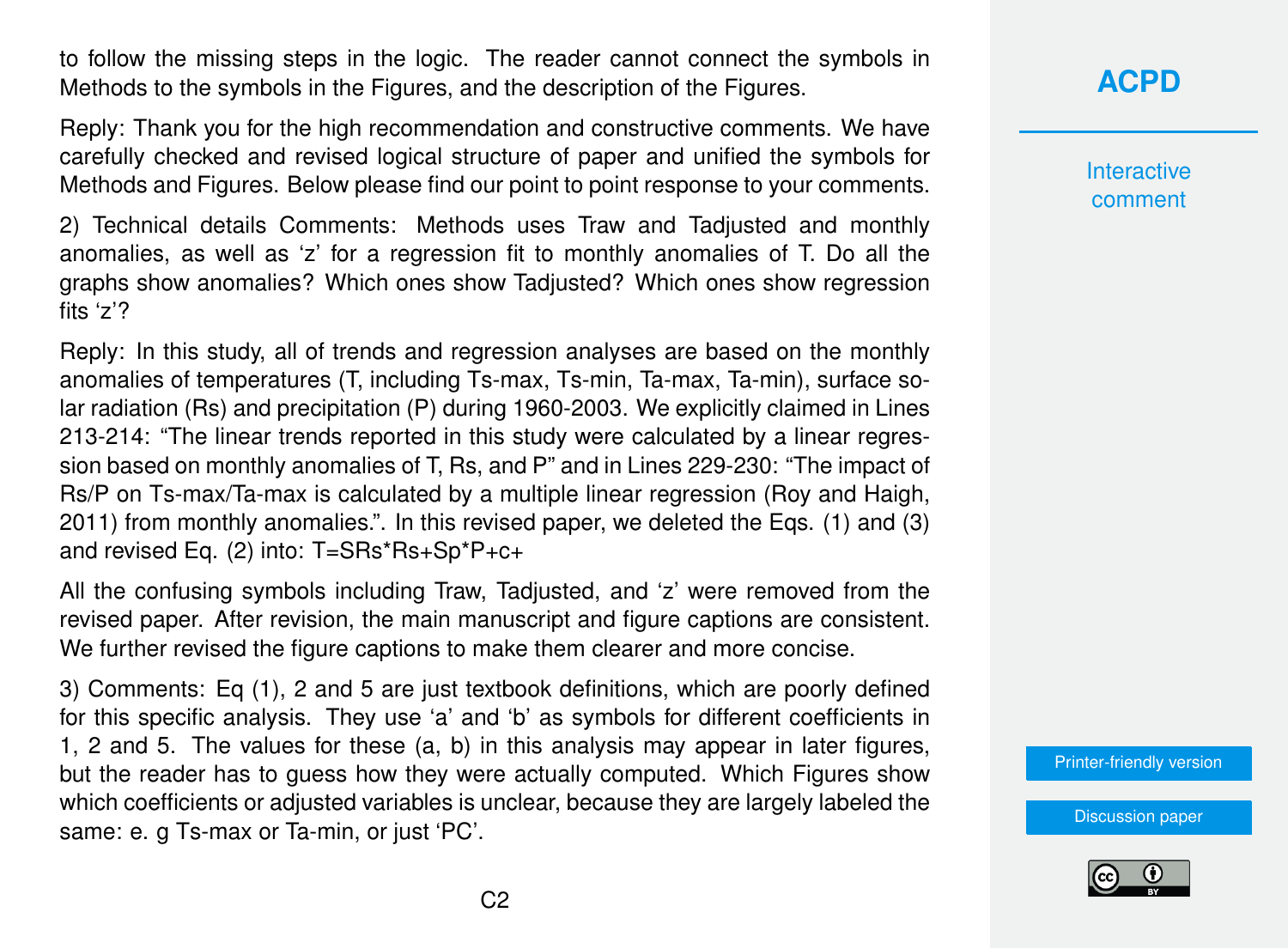Reply: In this revised paper, we deleted the Eqs. (1) and (3) and revised Eq. (2) (see our response to your last comment). The symbols of 'a', 'b', and 'PC' were removed from the revised paper. Following comments from the other reviewers, the figures of partial correlation coefficients were moved from main text to the supplementary material section with full names labelled.

4) Comments: Relabel PCa, PCb, PCc, PCd etc with a clear connection to a numbered equation coefficient. Use the same specific language to describe the coefficient in both methods and text introducing the Figure.

Reply: See our response to your last comment. We have removed the symbols of 'PC' and relabeled partial correlation coefficients with full names.

5) Comments: Consider adding a simple label to distinguish Tadjusted from T in the Figures.

Reply: In the revised paper, we used 'Adjusted temperatures' (e.g. 'Adjusted Ts-max') instead of Tadjusted.

6) Comments: L177-180 Comment that the number of sunshine duration stations (105 in Wang et al. 2015a) is still small compared with the Ta data. How well are they distributed in western China?

Reply: Wang et al. (2015a) only used the sunshine duration data where direct observations of surface solar radiation were available to make comparison. Sunshine duration and Ta have been observed at each weather station and their numbers are the same. In this study, we used the recently released daily meteorological data at ∼2000 stations, which is the best data one can obtained now. Its spatial distribution was shown in Fig. 1.

7) Comments: L242 What are the coefficients 'a' and 'b'; and their uncertainties? Cross-reference where you show these. When you reach Figs 5 and 6, it is unclear how they relate to Eq (2)

**[ACPD](http://www.atmos-chem-phys-discuss.net/)**

**Interactive** comment

[Printer-friendly version](http://www.atmos-chem-phys-discuss.net/acp-2016-1022/acp-2016-1022-AC1-print.pdf)

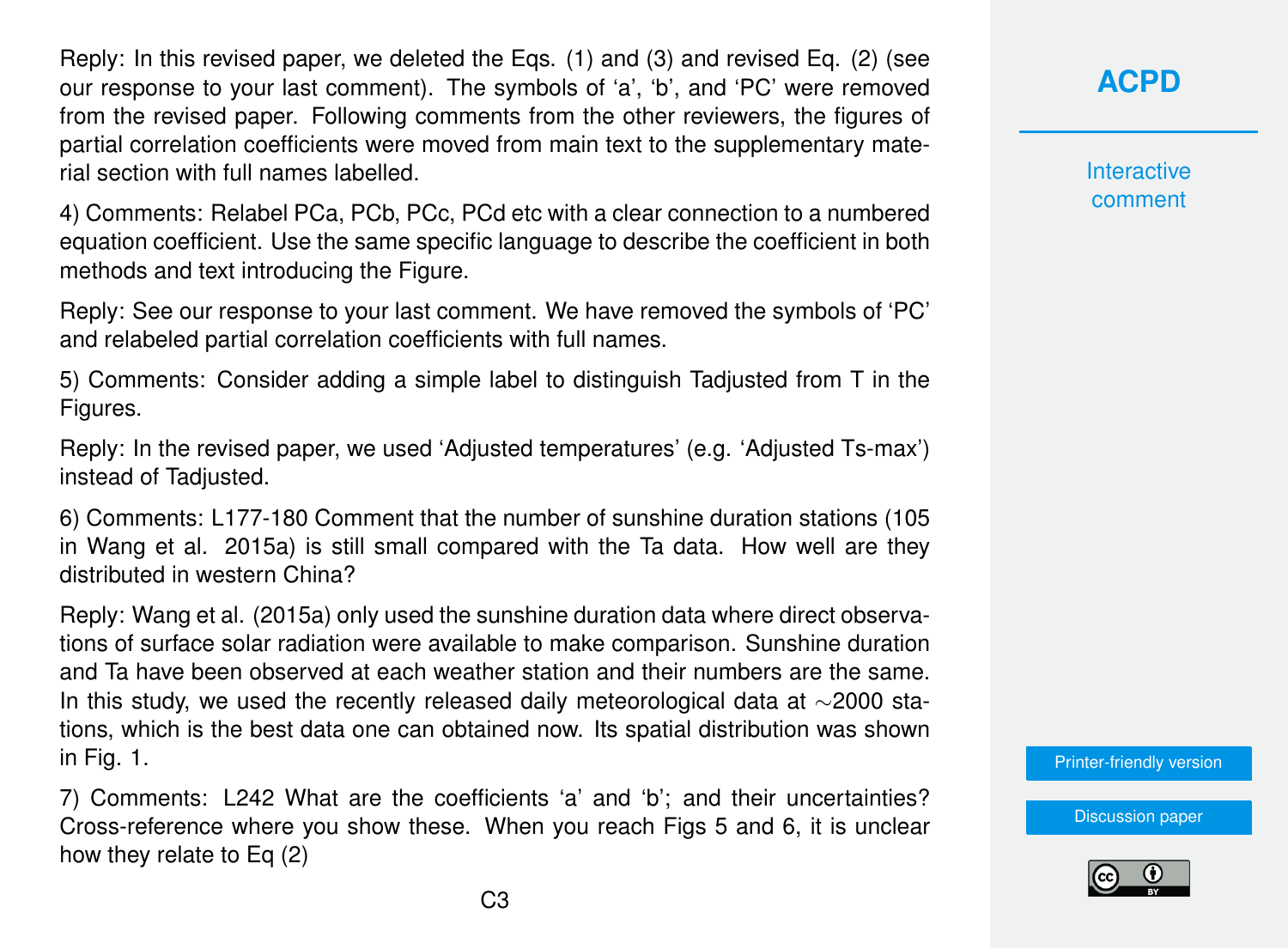Reply: We revised the equation (see also our response to your comment No. 1). After revision, the main text and figure captions are consistent in the symbols. We have added the 95% confidence intervals to and based on two tailed t-test, e.g. in lines 339-340: "Ts-max was the most sensitive to Rs, followed by Ta-max, and their national means were 0.092 ±0.018 °C (W m−2)−1 (95% confidence) and 0.035±0.010 ◦C(W m−2)−1 (95% confidence), respectively." and Lines 374-375: "The national mean sensitivities of Ts-max and Ta-max to P were −0.321±0.098 ◦C 10 mm−1 and −0.064±0.054 ◦C 10 mm−1 (95% confidence), respectively.".

8) Comments: L245 There are no equations 3 and 4.

Reply: The equation (3) was incorrected labelled as the equation (3) in original manuscript. In this revised paper, we deleted the Eqs. (1) and (3), and one equation was kept.

9) Comments: L251 and Figs 2 and 3. Are these Traw or Tadjusted?

Reply: Both Figs 2 and Figs 3 are yearly anomalies of original data of temperatures without adjusting impacts of Rs and P. Only Figs. 7, 8, 9d, and S10 were adjusted temperature and they were explicitly claimed in the figure captions.

10) Comments: Section 3.1.1 and Table 1, all these results are presented as mean trends with no estimate of uncertainty. Add some error estimates.

Reply: We have added the 95% confidence intervals for all of trends in new version.

11) Comments: Section 3.2.1 You need an explicit explanation of Fig 5 and then 6, The reader cannot see clearly how they were constructed. What are these partial correlation coefficients using precipitation as control? Do they relate to the Tadjusted in (5) or the sensitivities in (2)? Nothing has been defined or connected logically (and Eq (3) and (4) are missing? Same issues for Figure 8 and 9.

Reply: We have added an explicit explanation of partial correlation coefficients and the logical connection between partial correlation analysis and multilinear regression **[ACPD](http://www.atmos-chem-phys-discuss.net/)**

**Interactive** comment

[Printer-friendly version](http://www.atmos-chem-phys-discuss.net/acp-2016-1022/acp-2016-1022-AC1-print.pdf)

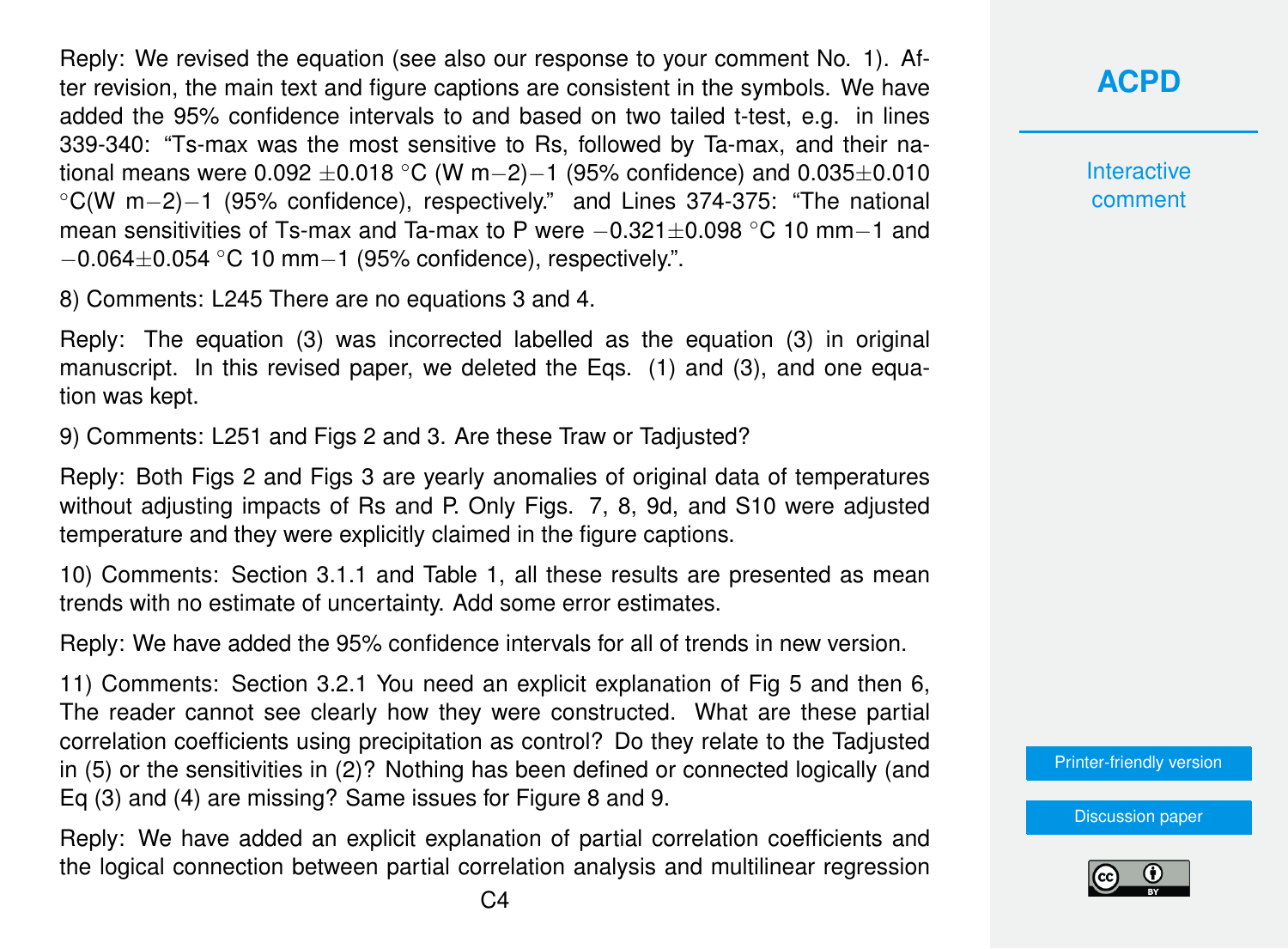analysis in Methods: "Figs. S3 shows the coefficients of determination of multilinear regression equation (Eq  $(1)$ ), which indicates how much variance of T can be attributed to that of Rs and P. The high coefficients of determination show that the linear regression performs well, in particular for south China and the North China Plain. To separate the contribution of the Rs and P, we further calculated the partial correlation coefficients between Rs and T (or P and T), which were shown in Figs. S4 and Figs. S5." (Lines 234-240). In addition, we have added explicit introduction in the caption of Figs 5 (Figs S4 in new version): "The linear partial correlation coefficients calculated based on the monthly anomalies of the Rs and T, and avoiding the impact of precipitation (P), which can estimate the proportion of variances of T that can be attributed to the variation of Rs in Eq (1).". We have added similar introduction in the caption of Figs 8 (Figs S5 in new version).

12) Comments: Fig 6 Is this the coefficient 'a' in Eq (2)? Where do you show coefficient 'b'? Is it in Fig9?

Reply: Figs 6 (Figs S7 in new version) show the coefficient 'a' ('S (R s )' in new version) and Figs 9 (Figs S9 in new version) show the coefficient 'b' ('S\_P' in new version). We have replaced 'a' with 'S  $(R\ s)$ ' and 'b' with 'S  $P'$  and used the same symbols in Methods and Figures.

13) Comments: Fig 11 Is this the first time Tadjusted is plotted?

Reply: Yes, it is. We have added the label('adjusted') in all Figures of adjusted temperatures (see Figs 7, Figs 8, Figs 9 and Figs S10 in new version), e.g. 'Adjusted Ts-max' in Figs 7.

14) Comments: L136 and L770 cite different references for the dataset.

Reply: We make it consistent and cited Cao et al.

15) Language issues The structuring of sentences is generally very good, but verbs and tenses need occasional editing, but I will leave this to later editing. An example is

## **[ACPD](http://www.atmos-chem-phys-discuss.net/)**

**Interactive** comment

[Printer-friendly version](http://www.atmos-chem-phys-discuss.net/acp-2016-1022/acp-2016-1022-AC1-print.pdf)